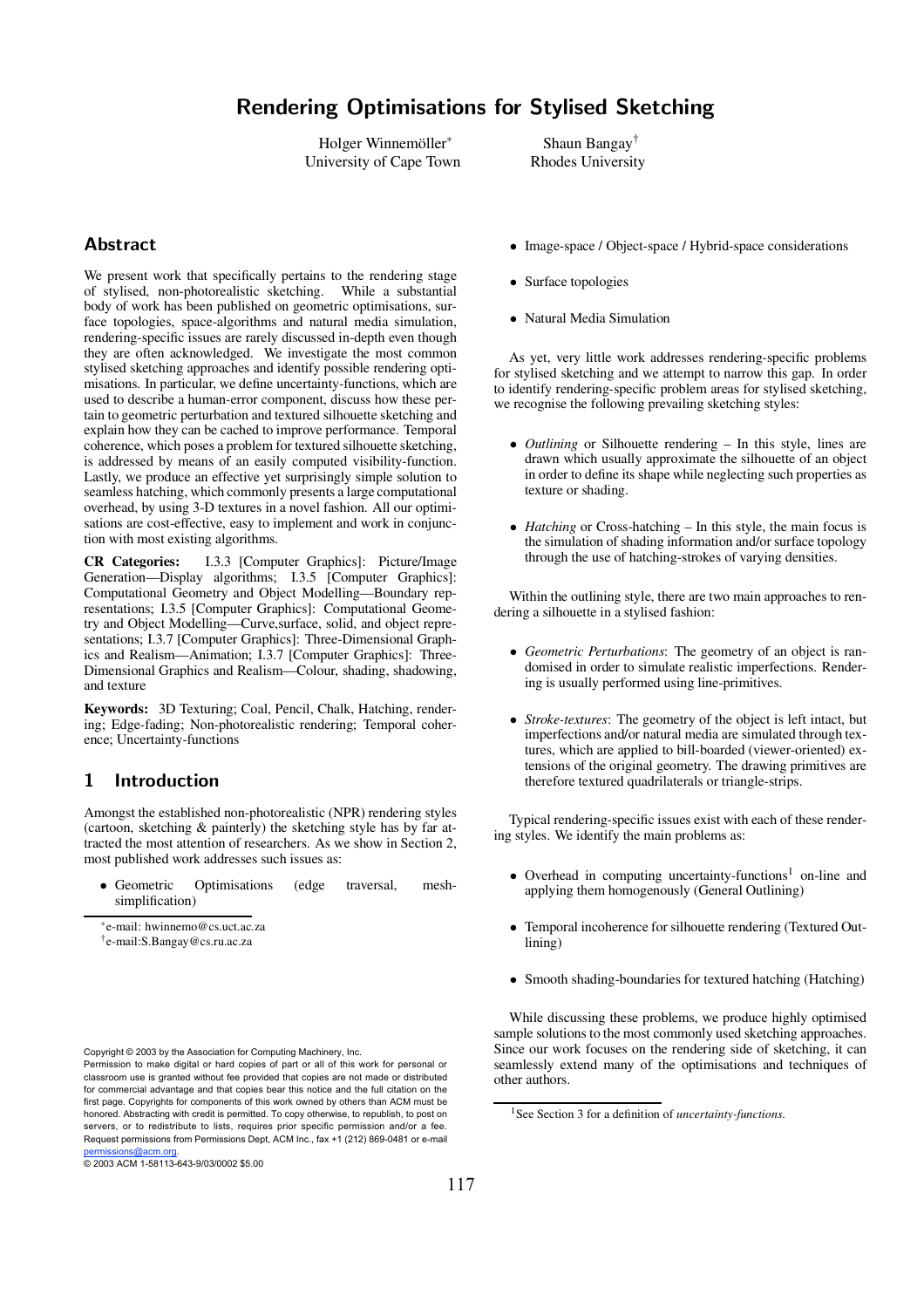## 2 Related Work

### 2.1 Geometric Perturbation and Texture Outlining

[Markosian et al. 1997] introduce a system which can render in a variety of outlining styles (exact – following object geometry, randomly perturbed and with texture attributes, hinting at pencil or chalk lines). Their main innovation is a very rapid, probabilistic edge detection algorithm.

[Northrup and Markosian 2000] present a hybrid algorithm that works in both object and image space. Firstly, the silhouette of an object is detected in object-space as described in earlier work by [Markosian et al. 1997]. Then, the silhouette is projected into image-space and a series of operations and decisions is performed to generate long, continuous curves from the polygonal fragments comprising the visible silhouette in image space.

Deussen et al show a rather specialised use of a Pencil-and-Ink technique in [Deussen and Strothotte 2000]. Their main goal is to render trees (but shrubs and bushes can also be produced) in a distinct NPR style.

[Raskar and Cohen 1999] use "*fattening of lines*" (extending the back-facing polygon of an edge outwards) and limited texturing to produce what they call "*Image Precision Silhouette Edges*". While their method could more efficiently be implemented using texturing and thick lines (such as can be produced with OpenGL) they take great care to avoid resolution problems associated with depthbuffers of limited bit-depth through processes called z-scaling and line-fattening. Raskar later developed an extension of this approach in [Raskar 2001], where he shows how a standard rendering pipeline can be modified to incorporate the generation of Silhouettes, Ridges, Valleys and Intersections.

#### 2.2 Hatching

[Praun et al. 2001] use tonal art maps, which are intimately related to mip-maps (and are implemented through these), to place stylised strokes (dots, single lines or hatches) on the surface of 3D models. This is done in object-space (as opposed to the image-space approach followed by [Lake et al. 2000] and ourselves) to follow isoparameter curves on the surface of objects.

[Rössl and Kobbelt 2000] use a three-stage system, which works on triangulated meshes to produce line-art drawings in a technical style. In a multi-step semi-automatic process, hatches are placed onto surface geometry in order to aide manual conversion of 3-D models to line-art drawings.

Another rather technical approach by the same authors [Rössl et al. 2000] is mostly concerned with surface topologies and analysis of curvature gradients on these surfaces.

[Lake et al. 2000] use projective texturing with four different textures to implement their pencil stroke (hatching style) *inker*. As textures can only be applied to complete geometric primitives (as opposed to parts thereof), they have to implement a geometry sub-division algorithm, to align primitive boundaries with shading boundaries.

[Hall 1999] presents a technique which he calls "Comic-strip" rendering", but which we categorise as a primarily hatching style. It involves a two-stage rendering scheme and procedural textures to generate hatches on surface geometry and is intended to be plugged into a ray-tracing application.

[Sousa and Buchanan 1999a], [Sousa and Buchanan 1999b] devise a realistic natural media simulation system. They model physically realistic pencils and are able to apply these to surface geometry.

# 3 Stylised Rendering and Uncertaintyfunctions

Amongst other criteria already mentioned, we can differentiate between *artistic/manual* and *technical* sketching. While technical sketching is probably the most commonly found in the real world (manuals, textbooks, illustrations, etc.) it is also more easily automated than artistic sketching. This is because both styles rely on the same basic drawing primitives(lines, edges, dots, etc.) and techniques (outlining, hatching, stippling, etc.), but the artistic sketching requires an additional artistic or human component.

This is usually achieved by introducing imperfections into the rendered image. While various possible imperfections are defined and discussed in the literature, we would like to formalise this discussion by introducing the concept of *uncertainty-functions*.

**Definition 1** *An uncertainty-function is the functional representation of a human-error component. The input to an uncertaintyfunction is the original object, while the output of an uncertaintyfunction is the object with added human-error variations.*

Various basic uncertainty-functions can be concatenated in order to produce a combined uncertainty-function as in Figure 1.





We can identify uncertainty-functions in all manual sketch renderers. They are most explicitly present in geometric perturbation sketching, where object geometry is usually displaced and perturbed (i.e. Figure 1b and c), before being rendered into the screen-buffer. More often, we find them pre-concatenated in the form of textures (e.g. a bitmap of Figure 1d), which allows for efficient caching of the uncertainty-functions. Since caching can considerably increase performance, we discuss in Section 3.1 how it can be achieved for the geometric perturbation approach. The consequences of applying cached and therefore static uncertaintyfunctions are discussed in 3.2.

#### 3.1 Object segmentation

The texturing approach represents a form of caching of concatenated uncertainty functions, thus saving the cost of performing concatenations on-line. Next to other advantages like thick lines or natural media textures, there are also disadvantages to the texturing approach, foremost the need for bill-boarding, i.e. the screen-space orientation of textured elements towards the viewer.

We therefore discuss how caching of uncertainty-functions similar to the texturing approach is possible for purely geometric perturbation sketching.

Displaylists are available on all modern 3-D graphics cards and allow for fast retrieval of rendering information (vertices, colours, etc.) by storing relevant data on the card's internal memory. It seems obvious how displaylists could be used to cache the necessary uncertainty-functions for geometric perturbation sketching. Unfortunately, displaylists can only hold static data which would be equivalent to applying uncertainty-functions once-off upon loading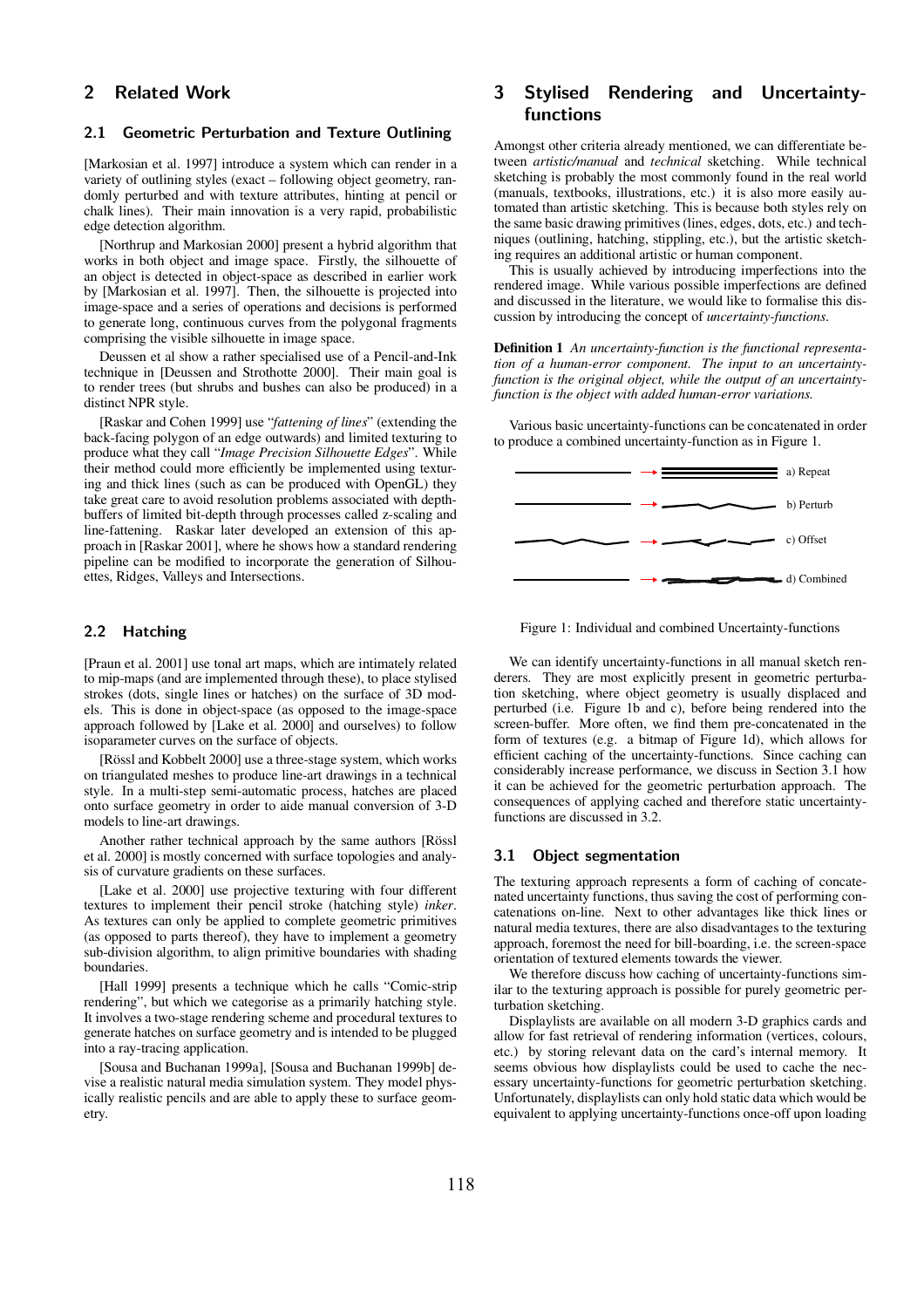an object. This would result in a static representation of the object and look unconvincing under animation. What we want to achieve is a dynamically changing look similar to a rough stop-motion sequence.

Our solution is therefore to cache uncertainty-functions as applied to only one edge instead of the entire object. In this way all the required human-error imperfections can be stored in various displaylists and recalled when needed.



Figure 2: Preparing an Edge for use with Displaylists

The way we utilise these displaylists to render an object is as follows. First, we dissect the object into its relevant edges (for a closer discussion on relevant edges and importance-functions, see [Winnemöller 2002]) and then compute the transformations required to transform a unit-vector along an arbitrary axis (we have chosen the x-axisforsimplicity) to each of these edges. These transformations, as shown in Figure 2, can all be expressed in matrix notation and multiplied together to form a single transformation matrix for each edge. Now, instead of rendering a unit-vector and transforming it, we render a given displaylist instead so that the transformation is applied to it as a whole. The very simple and efficient algorithm implementing this approach is shown in Listing 1.

#### $3.2$ ret **Factors** of Cached d Uncertainty-**Functions**

Since uncertainty-functions cached in displaylists are just as static as those cached in textures, the following discussions pertain to both rendering solutions.

#### 3.2.1 Longitudinal Stretch Factors

Whether scaling a displaylist as in Figure 2b) or selecting texture co-ordinates for the same purpose, we have to deal with the issue of applying the same uncertainty-functions to edges of different lengths. As becomes evident from Figure 3, the same uncertaintyfunction can look considerably different when stretched by different factors. To produce a homogenous look, we have to address this matter.



Figure 3: Different longitudinal Strech-factors for a Sketchy Line

For the texturing approach there exists a simple solution as

we can use texture clamping and/or repetition in order to fix the uncertainty-density with respect to length.

The geometric perturbation method is a bit more difficult to deal with, because it lacks the inherent clamping and repetition capabilities of texturing. Our solution here is to increase the number of available uncertainty displaylists. We already have various displaylists to allow us to animate the uncertainty-function of a whole object, now we simply increase this number slightly, to allow for edges of different lengths. We do this by computing a histogram of the edge-lengths of an object and assigning several displaylists to each bin so that displaylists of different bins are related in their uncertainty-densities through their respective bin-sizes. Within each bin, edges are stretched to fit the bin-size. The homogeneity of this approach then depends on the number of bins allocated.

The measure we use to determine uncertainty-density is chosen relative to the object-space dimensions of an object, so that uncertainty-functions scale with the object.

#### 3.2.2 Lateral Stretch Factors

By pure geometric definition an edge does not have a width associated with it, but in both the texturing approach and the geometric perturbation approach, we artificially widen edges in order to apply uncertainty-functions to them ([Raskar and Cohen 1999] call this *fattening of lines*). While it would be easy to keep this lateral stretch factor constant throughout the object, this can conceal finer object detail, as we show in Figure 4a). Object detail with high spatial curvature like the nose, eyes and horns consists of many short edges, which are over-emphasized when a constant lateral stretch factor is applied. Figure 4b) shows our approach in contrast. Widths are scaled by an amount proportional to the length of an edge. While this deals effectively with short edges, it produces a similar problem for long edges. We address this problem by clamping the widthfactor to a maximum value if necessary.



Figure 4: Different Stretch-width Approaches: a) Constant; b) Edge-length dependent

As in Section 3.2.1, both the width-scaling factor and the clamping value are chosen relative to the object-space dimensions of the object. For additional examples of objects rendered with our choice of longitudinal and lateral stretch-factors, see Figure 12a) and b).

### 4 Temporal Coherence

In renderers like the geometric perturbation sketcher discussed in Section 3, where a fair amount of visual noise is present, the effects of edge-popping are disguised by the constantly changing silhouette. Most texture sketch renderers, on the other hand, do not use animated uncertainty-functions and the sudden appearance and disappearance of edges becomes noticeable and distracting.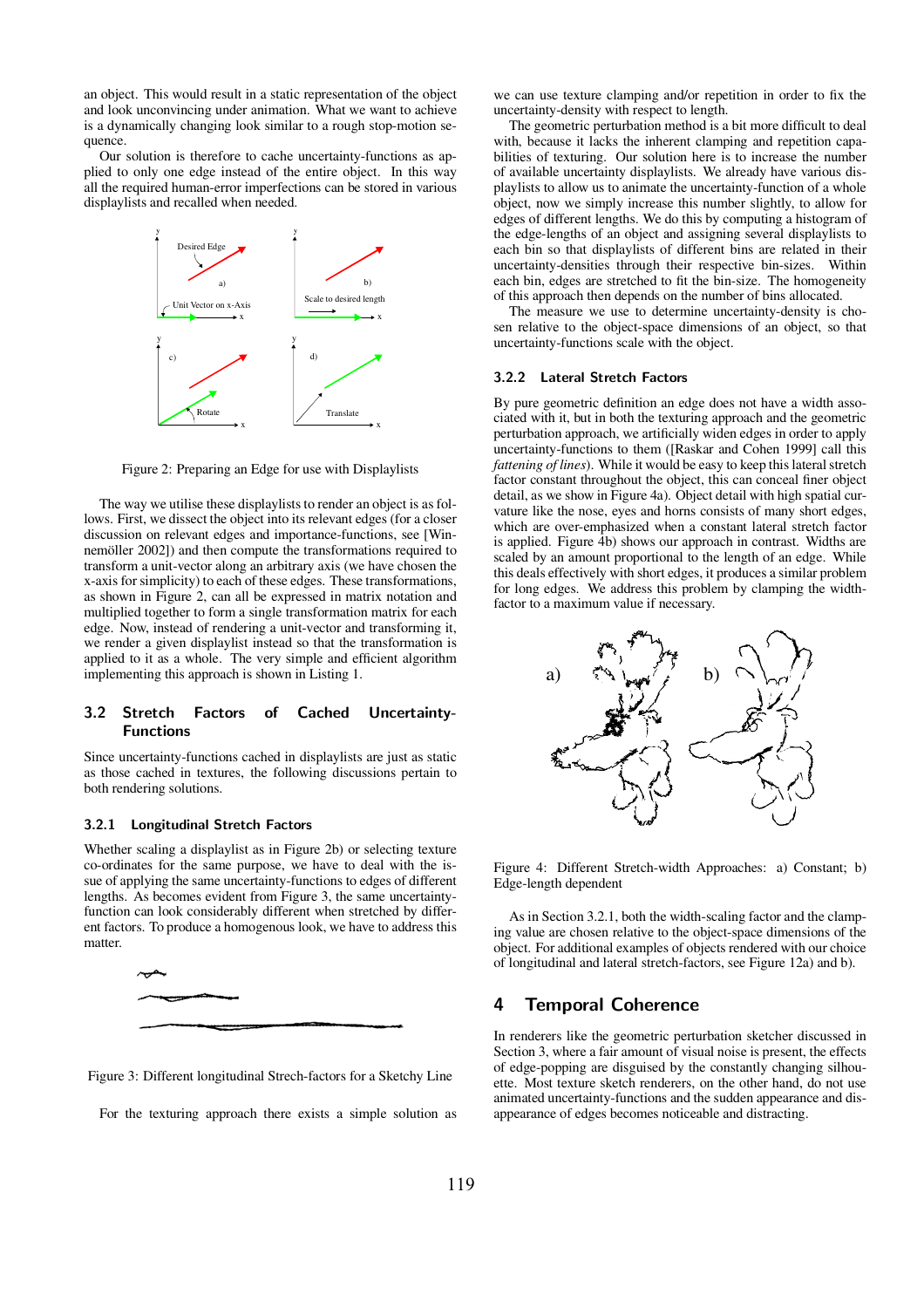The root of the problem is the silhouette-condition, which determines whether a given edge lies on the silhouette of an object for the current view-point. Figure 5 shows the possible configurations. Configuration b) hasthe viewer looking onto two front-facing faces and the edge joining the two faces is not part of the silhouette. The same holds for configuration c), where both faces are back-facing with respect to the viewer. Only in configuration a), where an edge is part of a front-facing and a back-facing face, isthe edge-condition fulfilled. The signs mark whether the dot-product of the normal of a face with the view-vector is positive or negative. We could therefore rephrase the silhouette-condition as being fulfilled if the product of the above-mentioned dot-products is negative.



Figure 5: Possible Edge-configurations

It should be obvious that this condition is binary, i.e. it is either fulfilled or not and the changeover is instantaneous. This is the reason for edge-popping. Our solution is therefore to change the condition to a fuzzy one, which means that an edge can either be on the silhouette, not on the silhouette or *somewhat* on the silhouette. This allows us to fade edges in, which are about to become visible, and fade those out which are about to become invisible, but the problem then becomes *how can we predict what edges are about to* do? Our answer is as simple as it is effective, and in fact has already been mentioned above.



Figure 6: Visibility-function for Edges

The solid curve in Figure 6 shows a first approximation of the product of dot-products measure (the actual curve depends on the angle between faces and orientation towards the viewer). In the shaded region, where the curve is negative, the silhouette-condition is fulfilled, while in the other regions it is not. The dotted curve, representing edge-visibility, would normally exhibit discontinuities at the boundaries of the silhouette-condition region (i.e. shaded region), but we defined a slightly sloping visibility-function instead. Two points should be noted. Firstly, the shape of the solid curve is in general not identical to that in Figure 6 , but can be assumed to be symmetrical. Secondly, the shape of the visibility function is arbitrary and can easily be user-defined and customised. Its rising point determines how many edges are at least partially visible and therefore has an influence on the number of edges rendered. The width of the slope determines over how many degrees edges are faded in and out. The slope itself need not be a straight line at all and could be modified to implement accelerated fading. For the sake of performance and configurability, we implemented our visibility-function in form of a look-up table and achieve pleasing

visual results for a fade-span of 5-8 degrees.

In summary, the product of dot-product measure in connection with a suitable visibility function can be used to eliminate edgepopping completely in an extremely simple and efficient fashion.

### 5 Smooth Hatching Boundaries

Hatching or cross-hatching is another popular NPR sketching style and commonly implemented by texturing the surface of an object with aligned stroke textures. The stroke density and placement of these textures is chosen so that textures with fewer strokes are subsets of those with more strokes as shown in Figure 7a). The local choice of texture is performed as a function of light-intensity (usually the diffuse component of the Phong reflection model) at a given vertex in order to represent shading through stroke-density.



Figure 7: Hatching Textures: a) Various interdependent Densities b) Combined

Various methods exist to place strokes onto the surface geometry of an object. Some authors affix textures in screen-space by applying projective texturing (e.g. [Lake et al. 2000]), others parameterise their surfaces in order to affix textures in object-space (e.g. [Praun et al. 2001]), but all face the same problem: Achieving smooth shading boundaries. This problem arises, because shading boundaries (the dotted diagonal lines in Figure 7b) do in most cases not align with geometric boundaries. To address this issue, several solutions exist. [Lake et al. 2000] sub-divide their surface geometry until shading boundaries do coincide with geometric boundaries. [Praun et al. 2001] use lapped textures and blend 6 textures in multiple rendering passes to solve the problem. Most other solutions also use multiple rendering passes, usually dependent on the number of discrete hatching textures. All of these solutions represent a considerable computational overhead as well as an increase in geometric information which has to pass through the graphics pipeline.

We present a novel solution, which works in a single rendering pass, independently on the number of hatching textures to be used. The keyword to our approach is 3-D textures. These have been around for a while, but so far not been recruited for NPR hatching.

Figure 8 shows how we form a 3-D texture by stacking the above-mentioned stroke-textures on top of each other. While doing so, we repeat textures several times, but with increasing transparency so that textures of lesser stroke-density will appear lighter and blend with background elements. Our method can be used with any previous approach, as we place no restrictions on our 3-D texture being fixed in screen-space or object-space. The lighting value of a vertex can be used directly to index into the added, third dimension and texture interpolation can be used to blend smoothly between adjacent textures.

Two disadvantages exist with our method. Firstly, a 3-D texture of sufficient spatial resolution requires a lot of texture memory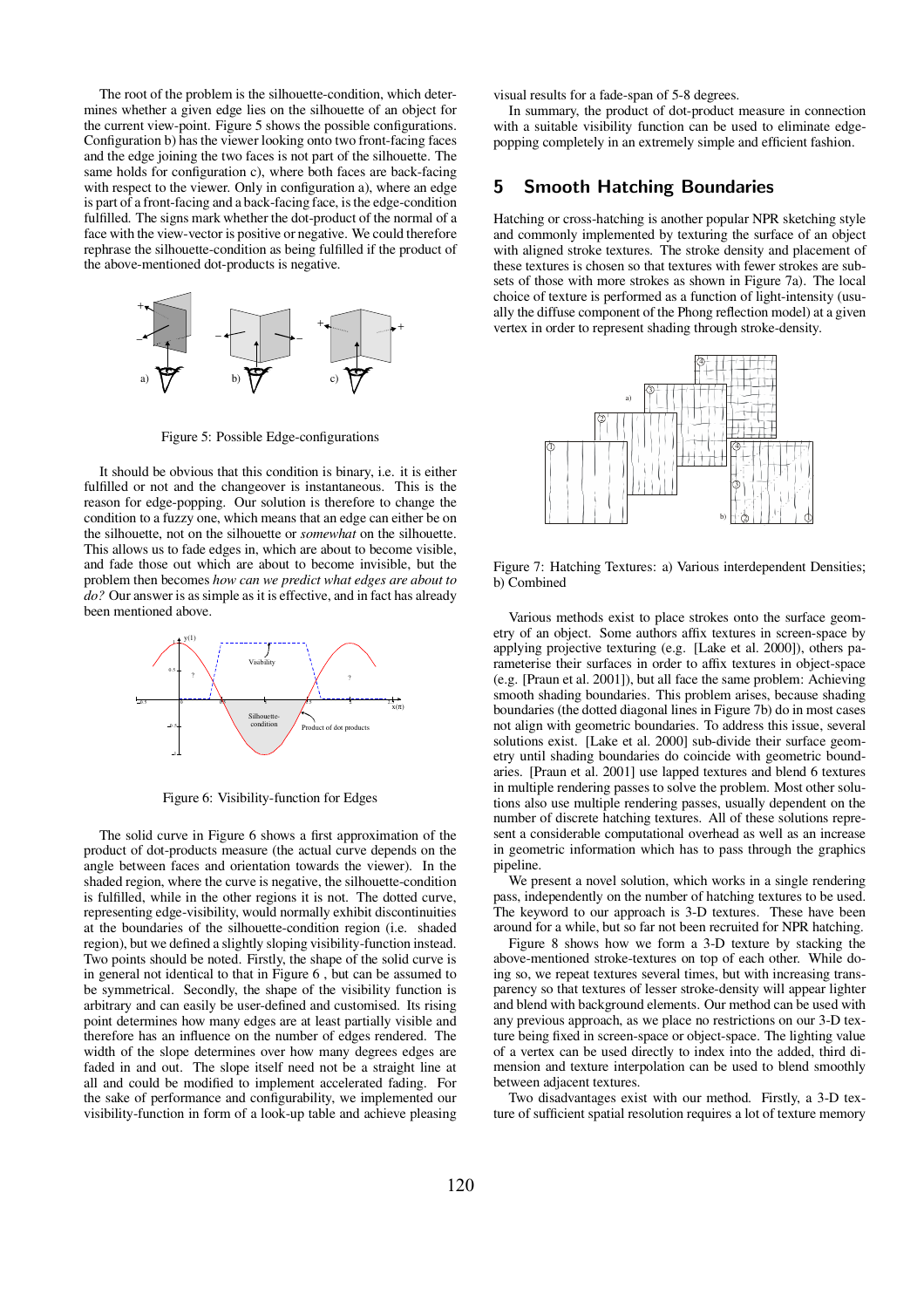

Figure 8: A stack of 2-D textures forms a 3-D texture

(typically about 2MB), but we argue that modern graphics easily offer this amount of storage capacity. In addition to that, conventional 2-D textures would also require the same order of magnitude of memory. Secondly, while 3-D textures have been part of the OpenGL specification since version 1.2, they are not yet implemented in hardware by many vendors. We believe this will change with new generations of graphics cards.

### 6 Results

Even though the optimisations discussed in this paper are intended to be used in connection with existing systems, and performance values are therefore application-dependent, we demonstrate the possible performance increase of our object-segmentation approach in Figure 9. The recursive algorithm trace shows the performance of a geometric perturbation sketcher, which calculates uncertaintyfunctions on-line. The object-segmentation trace represents the same renderer with caching of uncertainty-functions. Compared to the first trace, caching has in this case improved performance 26- 133%. The texture-sketching trace is shown for comparison purposes. In absolute terms, we are able to render 800-15,000 edges at 25-270 frames per second on a PentiumII 500 with GeForce 256, without any geometric approximations (e.g. smart edge-traversal, etc.)



Figure 9: Performance Comparison

Examples of the increased temporal coherence achieved by our visibility-function can be seen in the Edge-fading animation accompanying this paper. Figure 10 illustrates a typical scenario. The edges marked by arrows are slowly faded out with our optimisation instead of suddenly disappearing as would normally be the case.

Another animation is provided, demonstrating the smooth continuous hatching-boundaries that can be produced in a single rendering pass using our proposed 3-D texture approach. In this animation a single quadrilateral is textured using a 3-D texture. Each



Figure 10: Screen-shot of Temporal Coherence Animation

vertex is assigned a different lighting value according to Figure 11 and the quadrilateral is rotated relative to the light-source so show the hatching-boundaries move over the surface.



Figure 11: Illustrated screen-shot of 3-D texturing Animation

Rendering examples of a real-time system which uses our optimisations can be see in Figure 12.

### 7 Conclusion

We have categorised sketching styles from a rendering point-ofview into:

- Outlining styles
	- **–** Geometric Perturbations
	- **–** Stroke-Textures
- Hatching style

Key rendering problems associated with each of these styles were successfully addressed.

The computational overhead of perturbing object geometry online was investigated. We defined so-called *uncertainty-functions*, which allow for a formalised discussion of human-error components in artistic rendering. By examining uncertainty-functions in textured outlining, we developed an equivalent method of caching these functions for the geometric perturbation style. Applying cached uncertainty-functions in either style was solved by defining appropriate scaling-functions for longitudinal and lateral stretching.

We provided an efficient and powerful solution to the temporal coherence problem of textured outlining (edge-popping), by devising a scheme in which edges are automatically faded in and out of a scene as they are about to appear or disappear. Our solution uses a user-defined visibility-function, which can be set to adjust the number of edges rendered, the range over which edges are faded, as well as fading speed and acceleration.

We identified the key problem of hatch-rendering as that of producing smooth hatching boundaries. Previous solutions are computationally expensive and/or require multiple rendering passes.